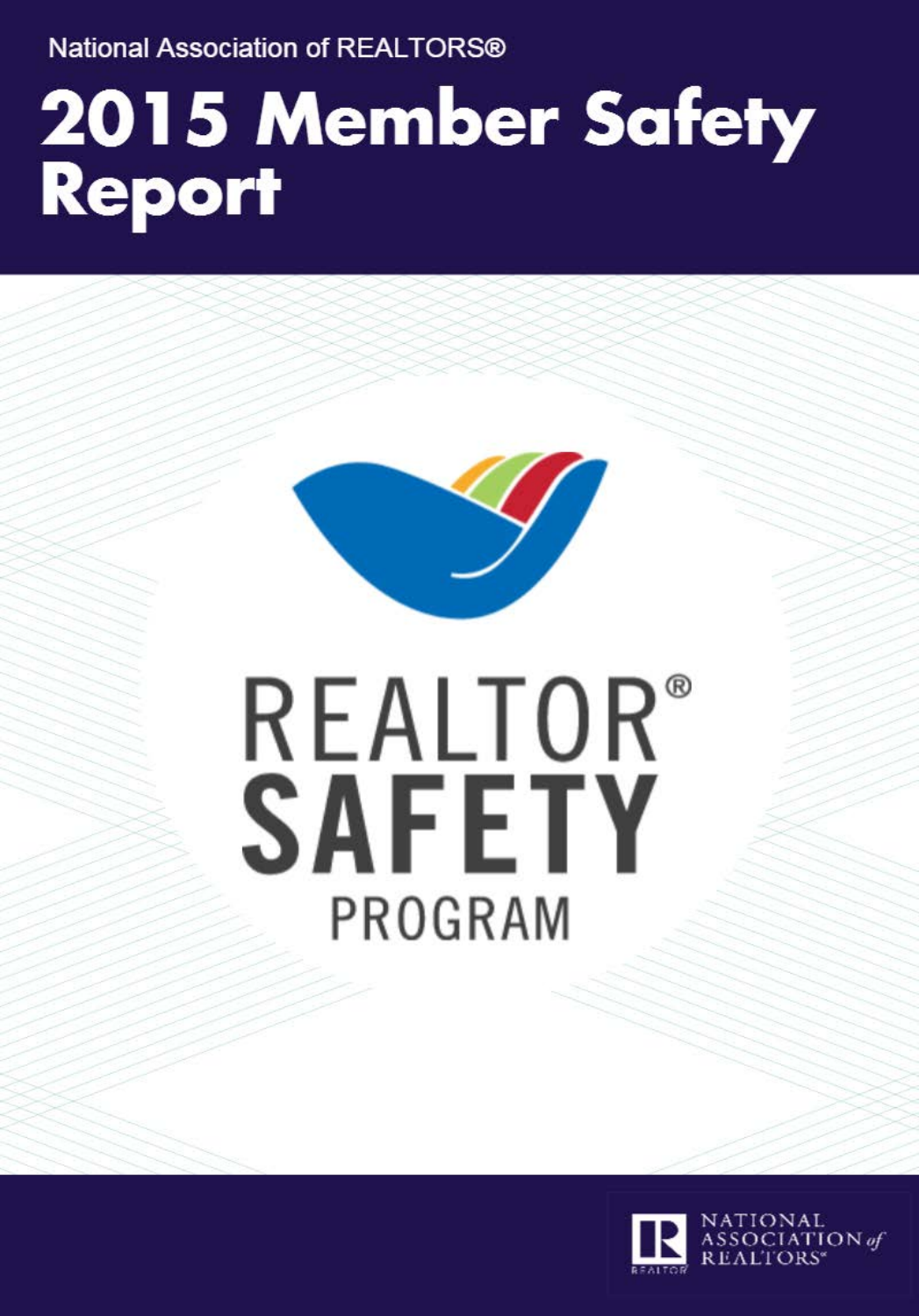

Chris Polychron 2015 President

430 North Michigan Avenue Chicago, IL 60611-4087

500 New Jersey Ave. NW Washington, DC 20001

chrispolychron44@gmail.com



#### **MESSAGE FROM THE PRESIDENT**

Last year at my Inauguration, I pledged to make safety a cornerstone of my term as president. It was a priority borne out of tragedy.

In the months since the Beverly Carter tragedy in North Little Rock, I've heard from members everywhere about how much this issue means to them. You're Realtors® by trade, but husbands, wives, mothers, fathers, and family members as well. I've spoken with you in your home states and your

communities about how you do your work in the face of uncertainty or uneasiness. In every conversation I have, eventually we agree on one basic truth:

We have to move forward.

But, in order to truly move forward, we need to know where we've been and where we are now. After all, if you don't know where you're going, any road will lead you there. And I'm not interested in just "any road".

So, I directed NAR's research department to conduct a survey of members to find out how safe or unsafe they feel, what the root causes are of any unsafe feelings, what steps or procedures they follow to ensure safety, and what methods of selfdefense they use. We need to understand the scope of the problem to help us develop smarter resources, programs, and technologies. In this report, we look at the results of this survey.

A one-size-fits-all approach will not work. We need specific solutions that are tailored to the individual needs of our members, whether it is by gender or geographical location. This report is a first step towards fulfilling my goal of ensuring we are safer. Through us, families are pursuing the American dream of homeownership. That dream cannot -- and will not -- be threatened by fear.

I want to thank each and every respondent to this survey. Your honesty and willingness to offer your thoughts are the keys to us taking the right road.

20 Perce

Chris Polychron, CIPS, CRS, GRI 2015 NAR President



REALTOR® is a registered collective membership mark which may be used only by real estate professionals who are members of the NATIONAL ASSOCIATION OF REALTORS® and subscribe to its strict Code of Ethics.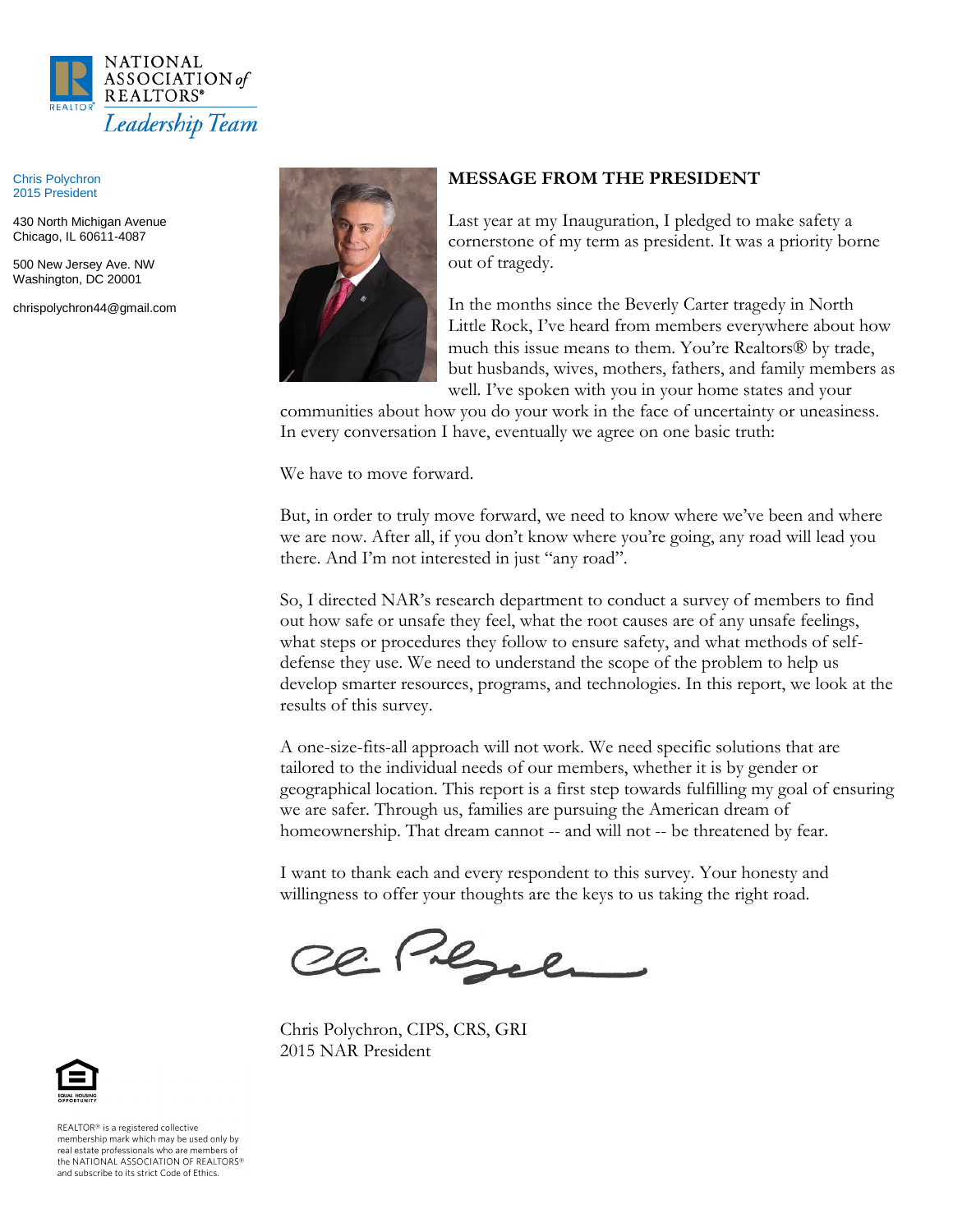**The real estate professional experienced a situation that made them fear for their personal safety or safety of their personal information**



**Common situations that caused fear:** open houses, vacant homes/model homes, properties that were unlocked or unsecured, properties in remote areas

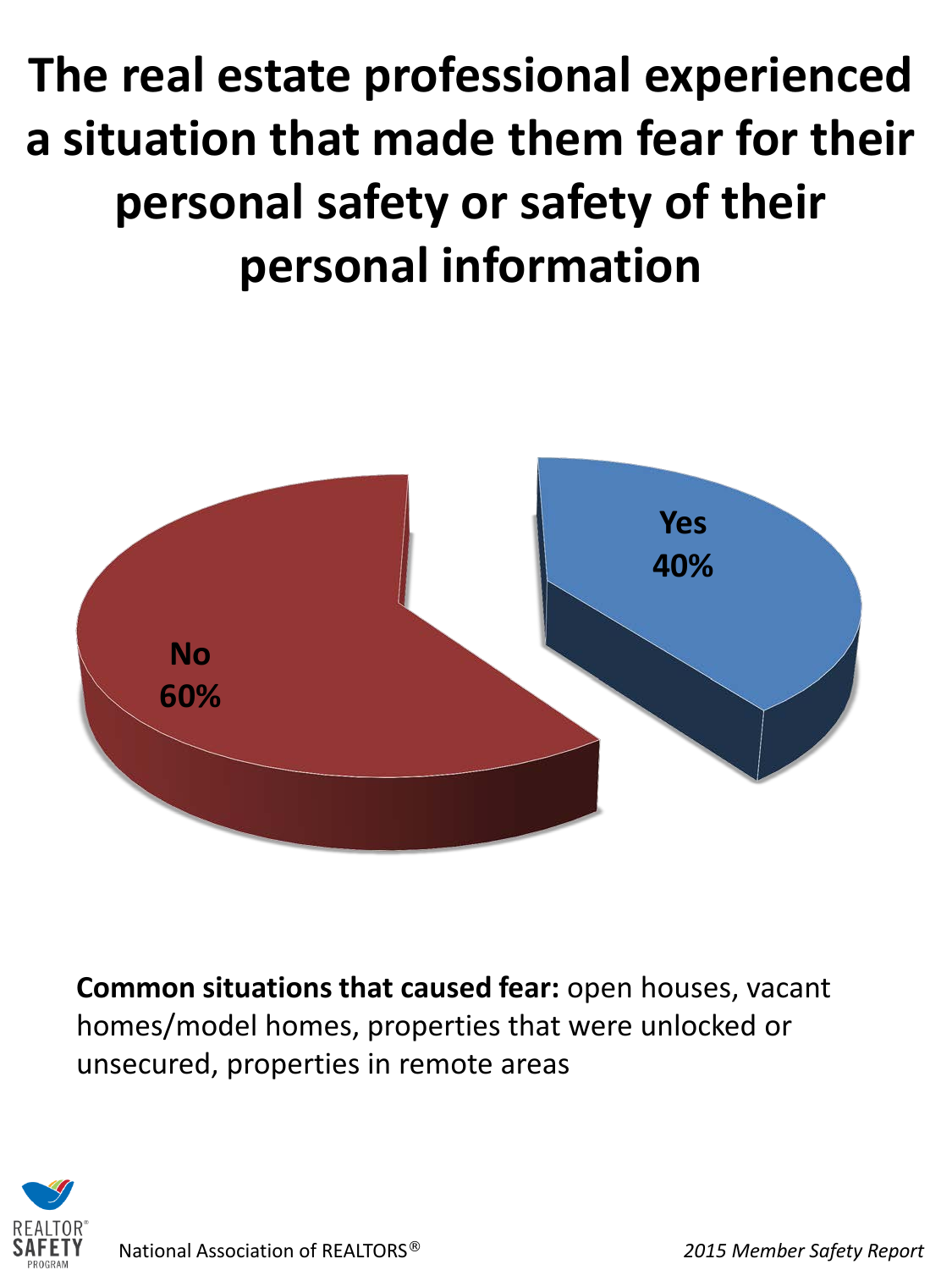#### **The real estate professional experienced a situation that made them fear for their personal safety or safety of their personal information**

This was more common among women and real estate professionals in suburban areas.



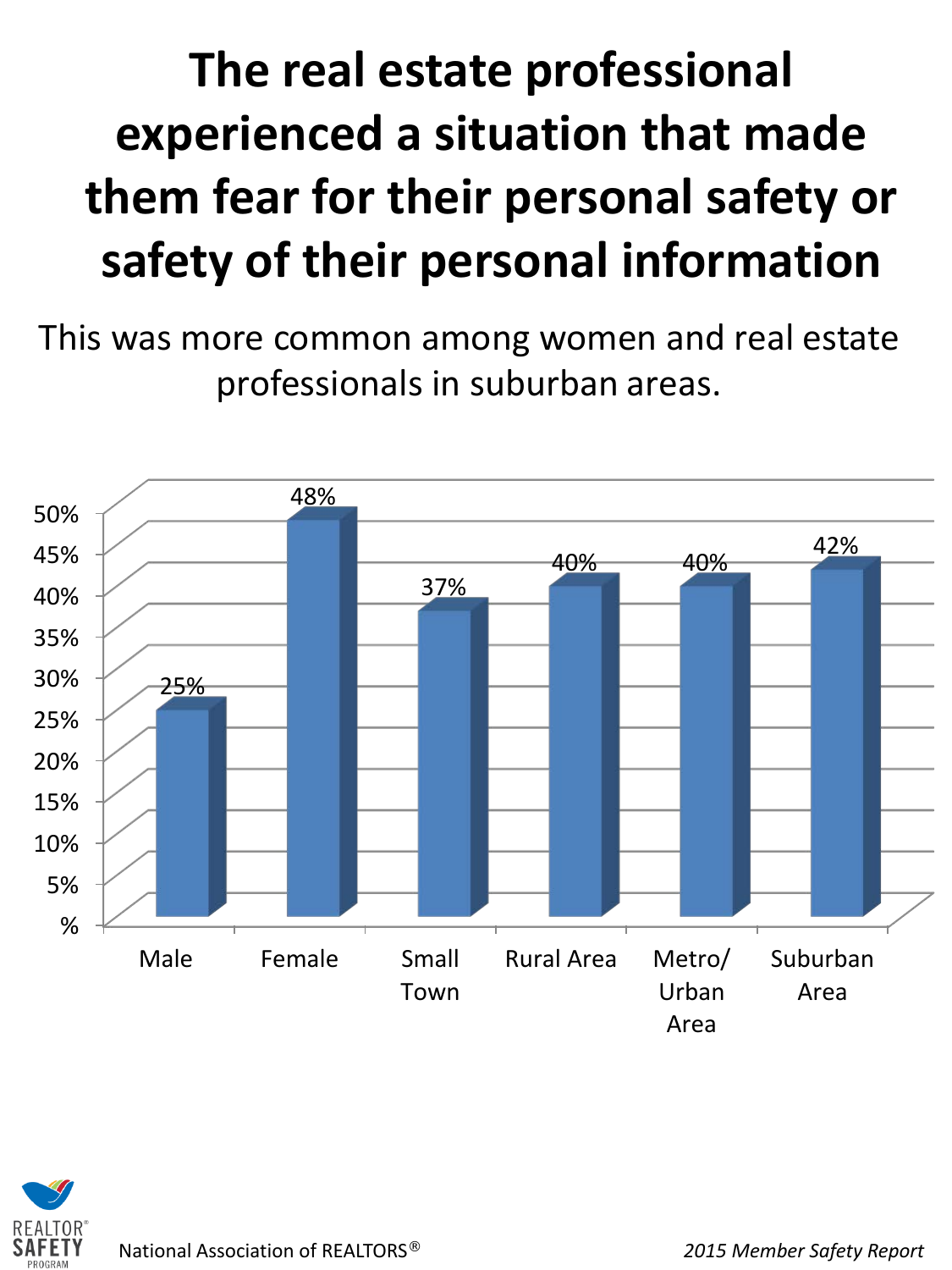#### **The REALTOR® Was a Victim of a Crime (violent or not) While Working as a Real Estate Professional**



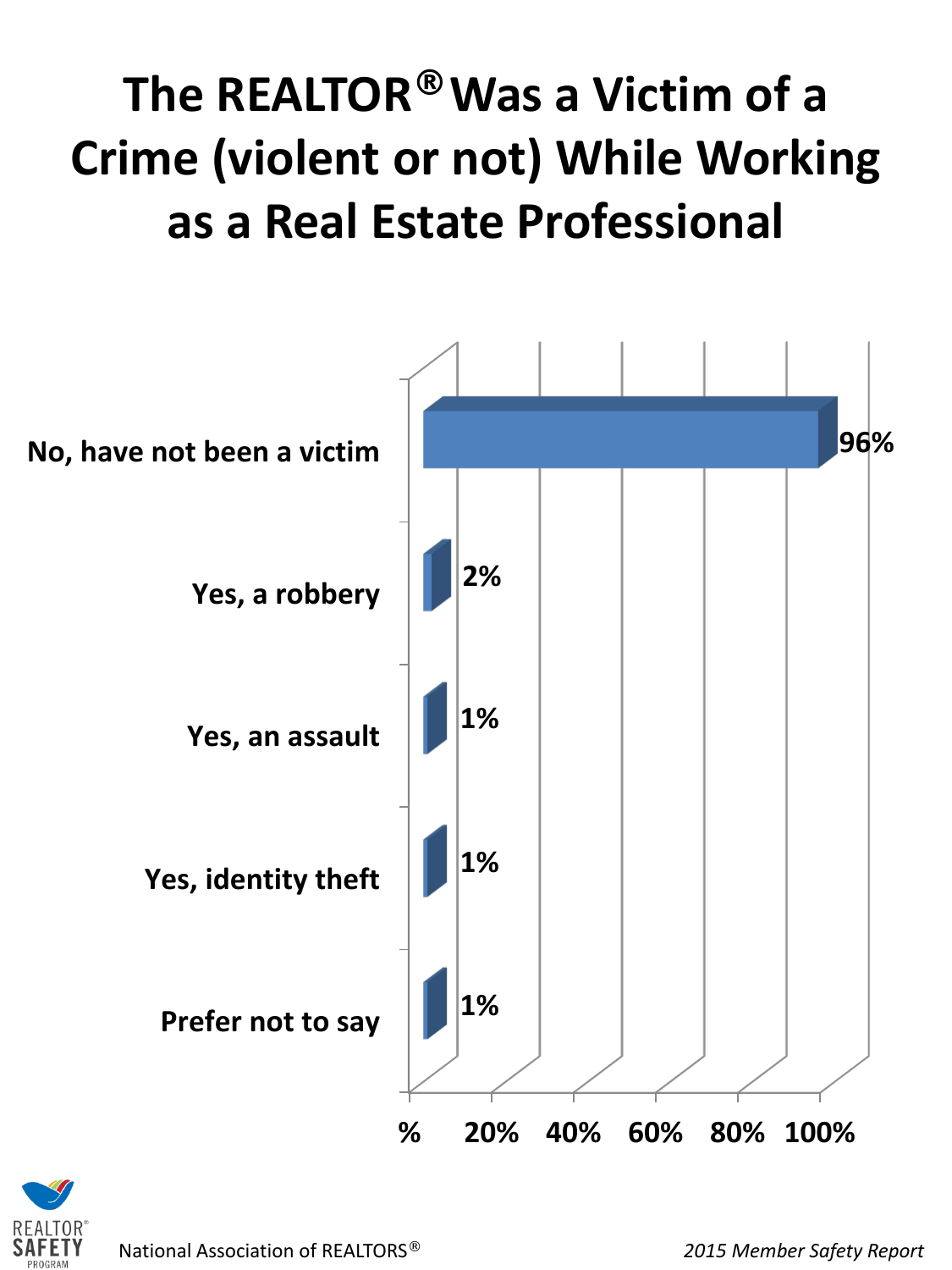# **Self-Defense Weapons**

Some members choose to carry self-defense weapons. The most common self-defense weapons carried are:



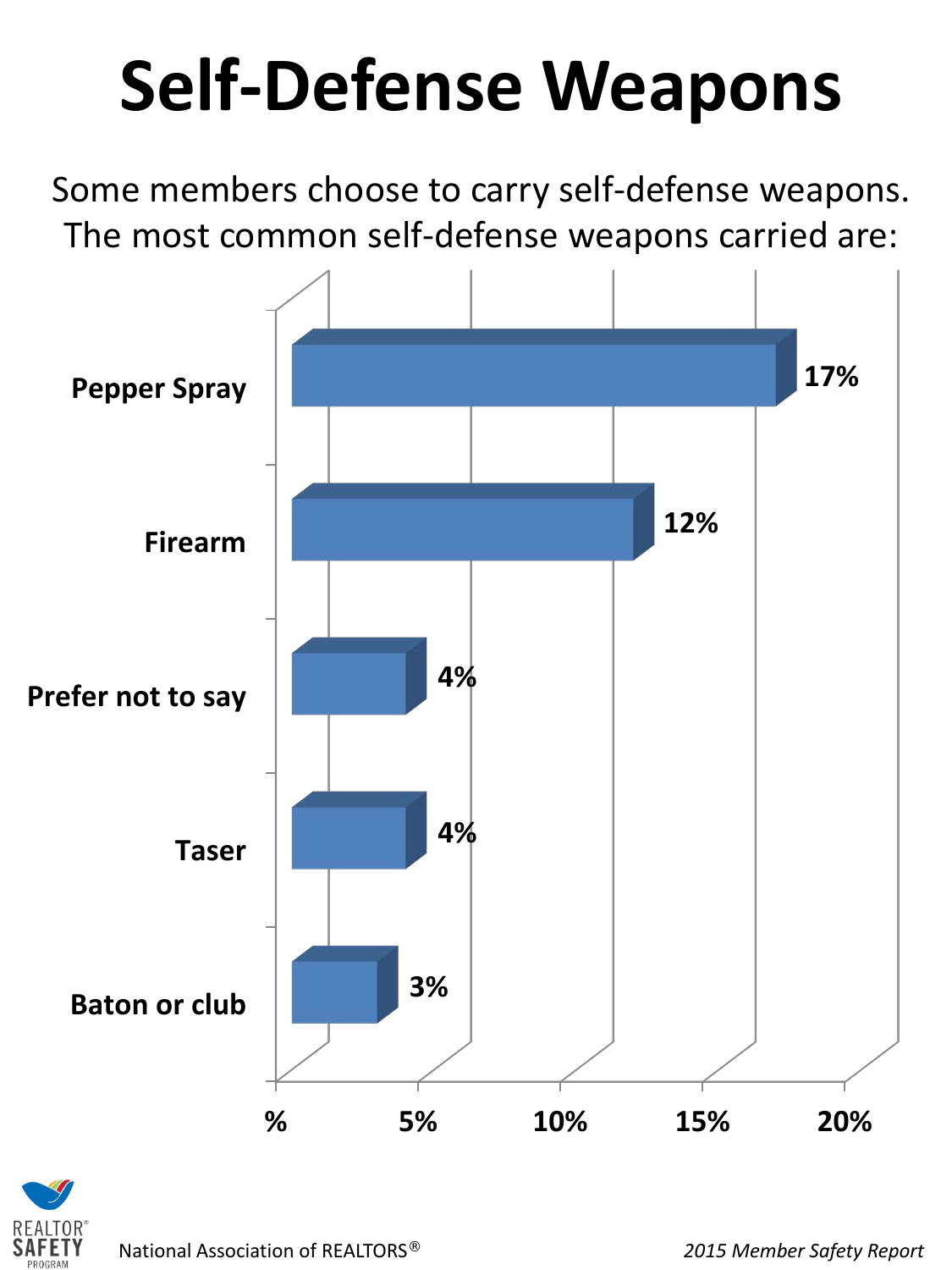## **Self-Defense Weapons**

Men and women are equally likely to carry a selfdefense weapon, but the type of weapon differs. The common types of self-defense weapons carried:



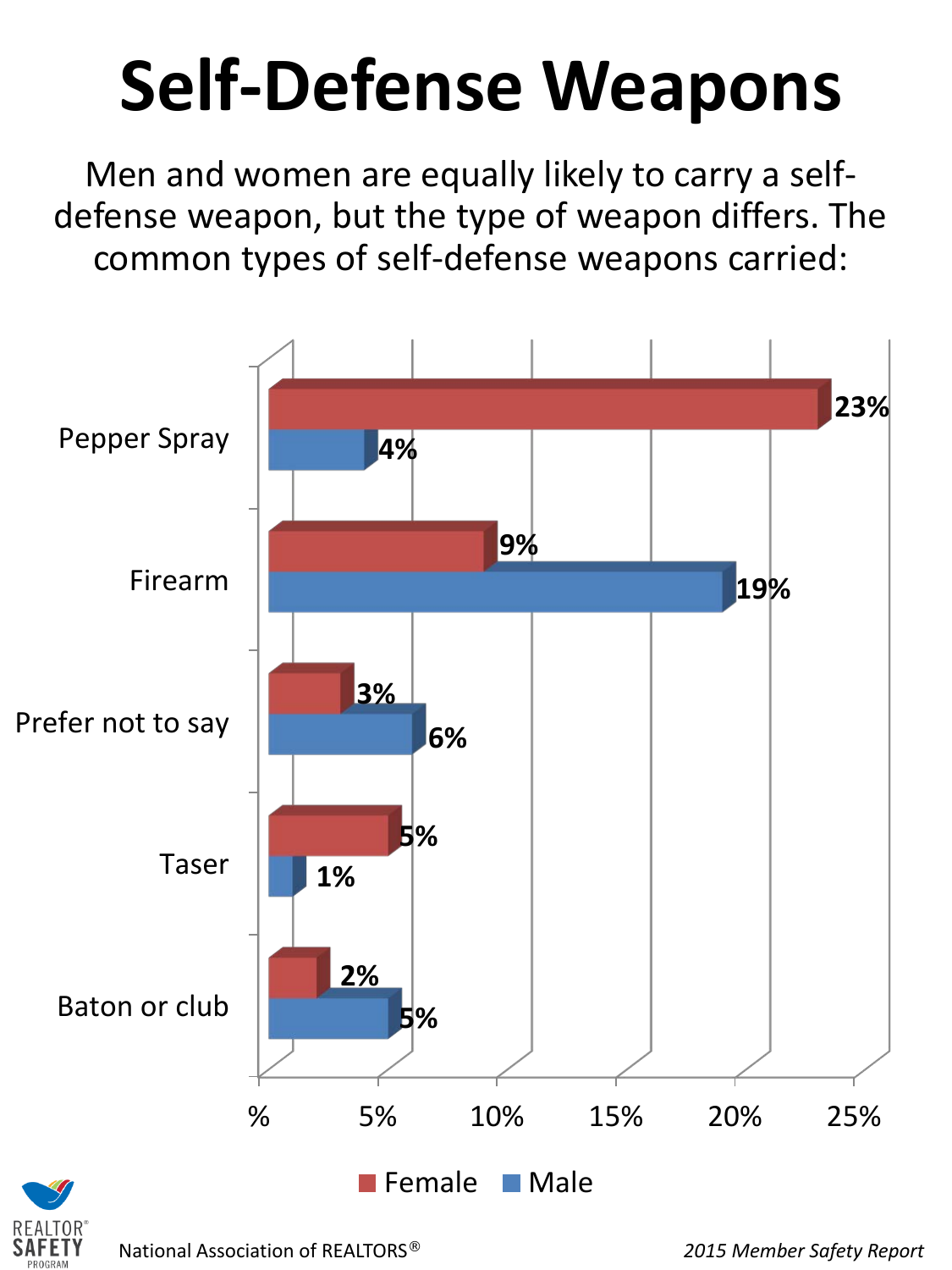#### **Use of Smart Phone Safety Apps**

13% of members use a smart phone safety app to track whereabouts and alert colleagues in case of an emergency.

| <b>Commonly listed apps</b>  |  |
|------------------------------|--|
| <b>Life 360</b>              |  |
| iPhone Find my Phone Feature |  |
| bSafe                        |  |
| Guardly                      |  |
| <b>Google Family Locator</b> |  |

As a safety precaution, many members listed notifying a spouse, friend, or family member of their location before showing a home. Females are more likely to use apps or a safety notification procedure.

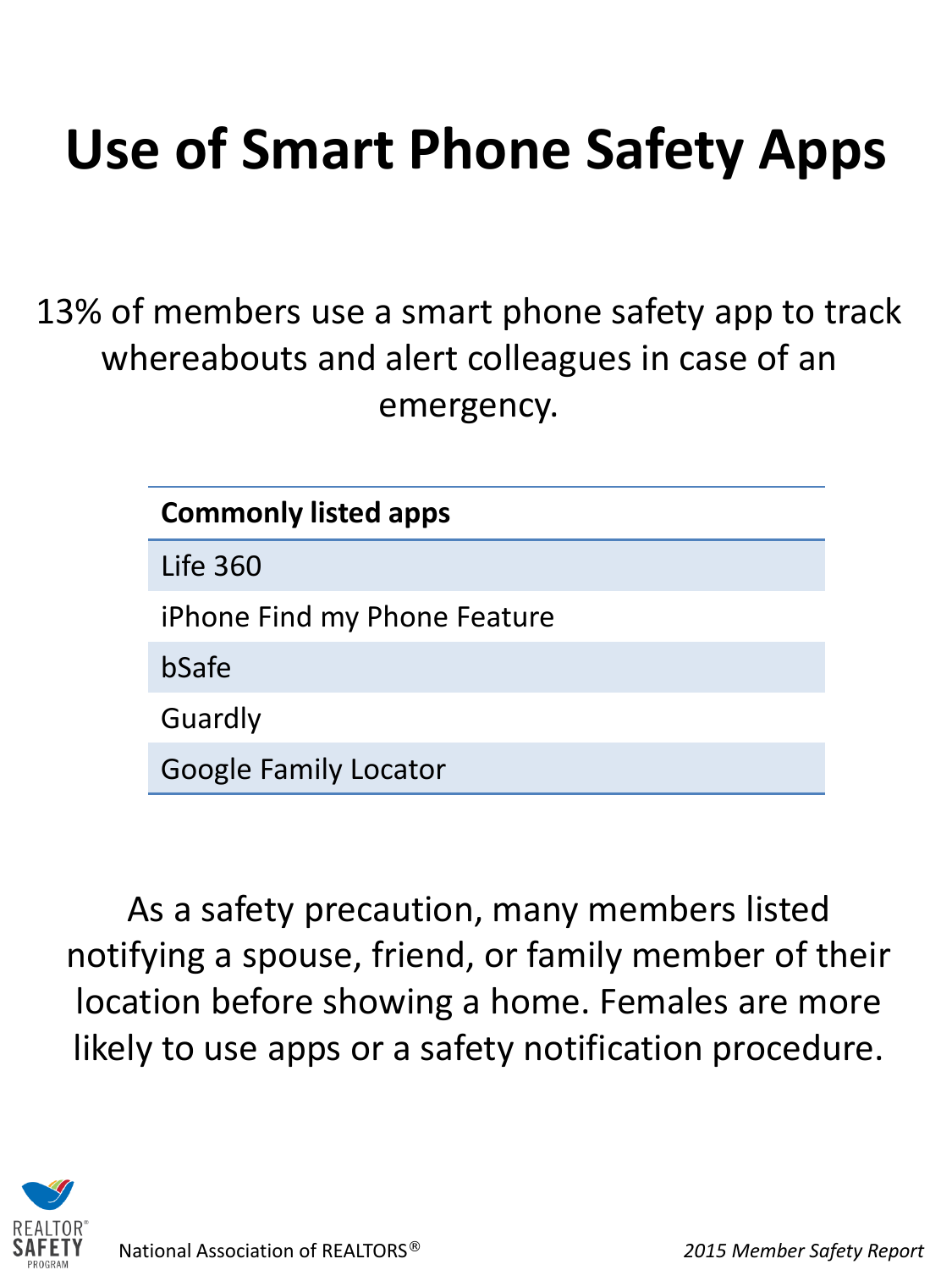### **Proactive Procedures for Safety**

**Real Estate Brokerage Has Standard Procedures for Agent Safety:**



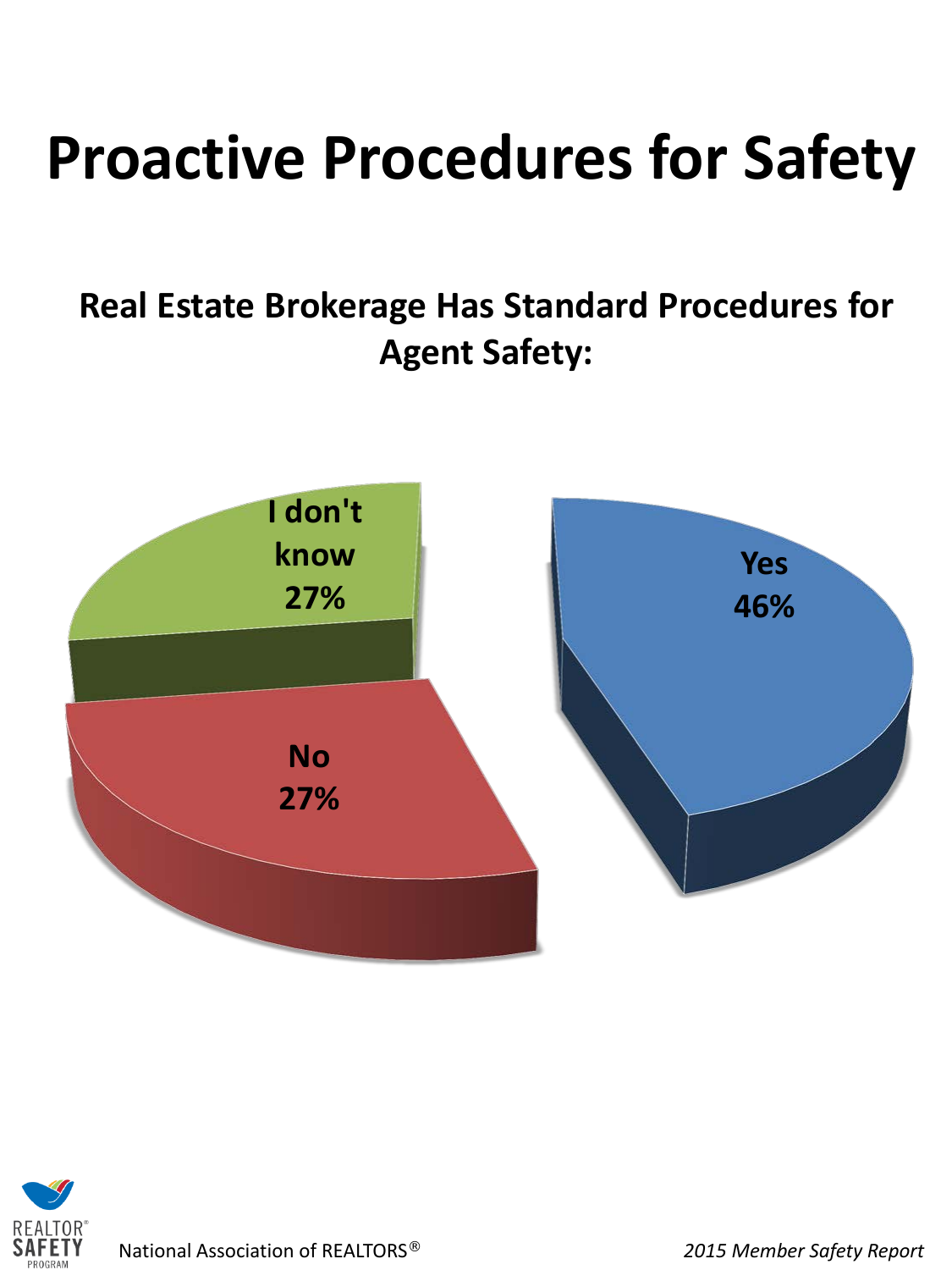#### **Proactive Procedures for Safety**

#### **Real Estate Office has Standard Procedures for Safeguarding and Proper Disposal of Client Data and Client Information:**



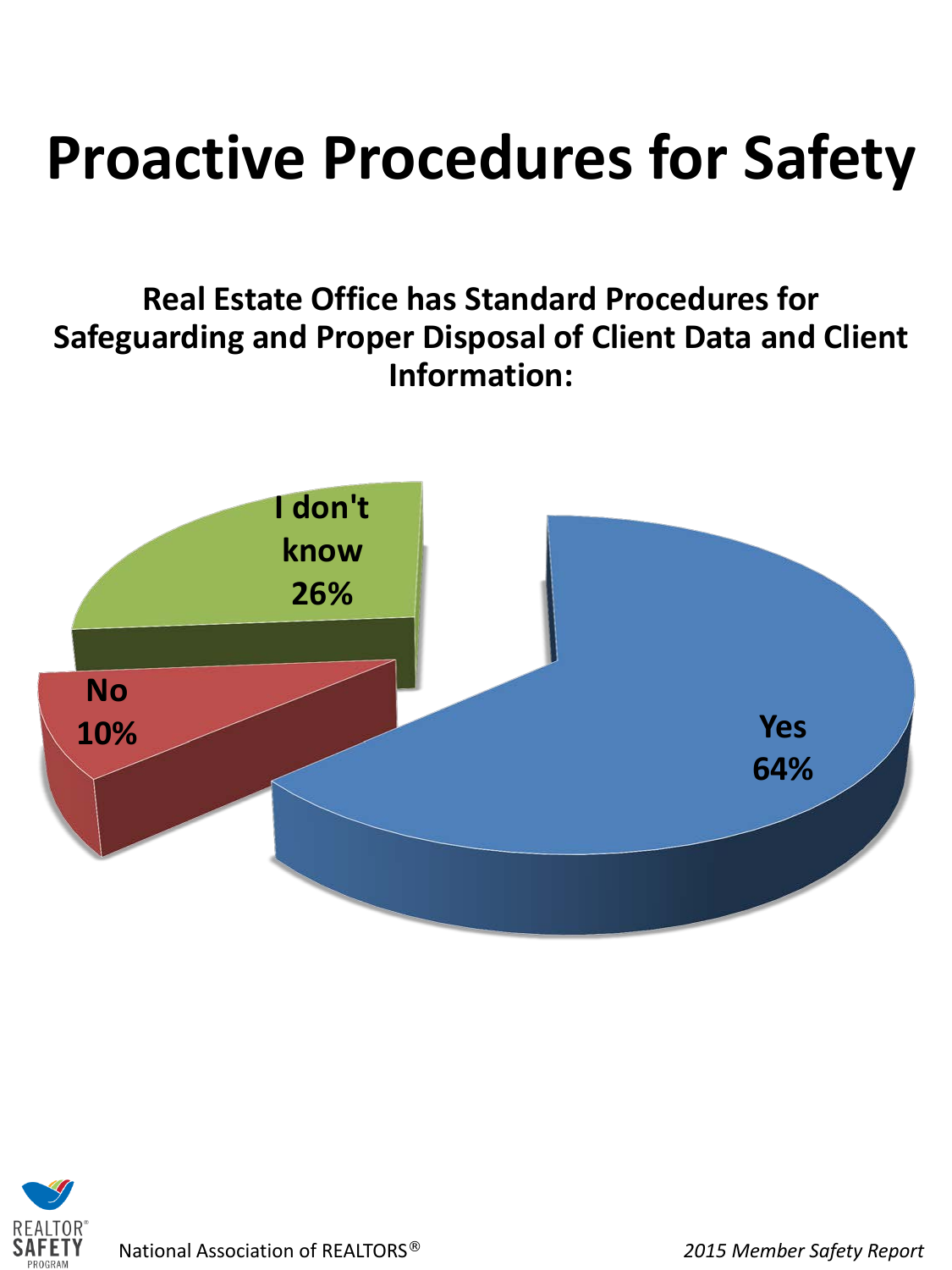### **Proactive Procedures for Safety**

- 38% of members have participated in a selfdefense class, however this is more common among males (43%) then females (36%).
- 18% have participated in a REALTOR<sup>®</sup> safety course, however this course is more likely among females (20%) then males (12%).
- The typical member meets 50% of their prospective buyers that they do not know in a real estate office or a neutral location before first viewing a home.